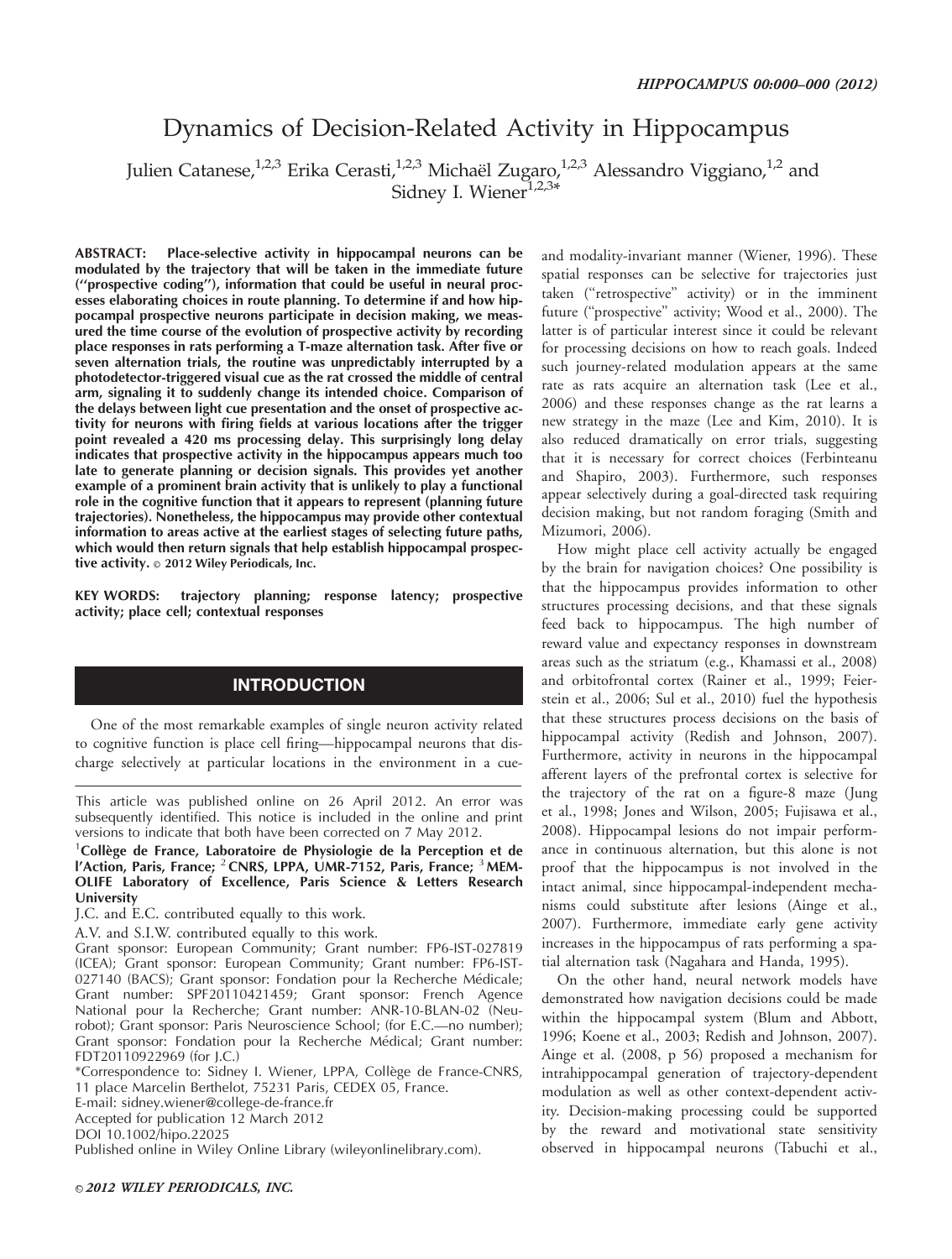2003; Kennedy and Shapiro, 2009; Singer and Frank, 2009). Thus, there is substantial evidence suggesting that the hippocampus codes both motivational and contextual information which could direct future behavioral choices.

The network underlying decisions for trajectory selection remain poorly understood, in contrast with those processing behavioral choices that are expressed via saccades or by pointing (Gold and Shadlen, 2007; Kable and Glimcher, 2009). Trajectory-selective responses in superior colliculus neurons appear at a latency of as early as  $\sim$ 150 ms after discriminative cue presentation and several hundred ms before movement initiation (Felsen and Mainen, 2008, 2012), setting an upper limit for activity related to choice elaboration in other structures. Since visual stimuli can evoke very rapid responses in hippocampus (cat:  $\geq$  50 ms: Brown and Horn, 1977; rabbit: 17-55 ms: Vinogradova et al., 1993) and the hippocampal system projects to striatum, which then sends projections reaching colliculus, we investigated the temporal dynamics of hippocampal prospective activity to better understand its role in decision processing.

To do this, we developed a new variant of the continuous alternation T maze task which, on intermittent trials, cues the rat to change its intended trajectory.

# MATERIALS AND METHODS

#### The Maze

The Tmaze was constructed from wood and painted matte black (Fig. 1A). The central stem and top alley were 1 m long, and 8 cm wide, with 2 cm high borders. The bottom return/start zone measured  $35 \times 38$  cm. The maze was elevated 70 cm above the floor and surrounded by a black cylindrical curtain 3 m in diameter running from floor to ceiling. Visual cues were displayed on video monitors (80 cm diagonal) positioned orthogonally to the line of view of the rat and at a distance of 100 cm from the trigger point. The screens subtended from about  $25^{\circ}$  to  $155^{\circ}$  laterally from the central arm and from about  $5^\circ$  to  $30^\circ$  elevation from the maze surface. The cue pattern was a vertically oriented sinusoidal grating with 15 cm wavelength (five stripes total). The brightest parts of the stripes were illuminated at about  $8.5$  cd/m<sup>2</sup>, whereas the dark zones were only 0.7  $\text{cd/m}^2$  and the walls of the room were 0.5  $\text{cd/m}^2$ . Thus, the cues were highly salient and likely to have been detected instantly upon presentation. Rewards were dispensed from small wells controlled by solenoid valves through the CED Power1401 system (Cambridge, UK). Following correct choices, a photodetector triggered opening of the valve leading to the reward well on this arm. Manual pulley controlled gates at the entry of each arm prevented rats from turning back after having selected an arm.

#### The Intermittently Cued Alternation Task

The task was designed to distinguish between retrospective and prospective activity in continuously successive trials as well



FIGURE 1. A: The modified T maze task (adapted from Wood et al., 2000). After the rat performed 5–7 alternation trials (ALT) for single drops of saccharin water, at the moment when it blocked the photodetector in the middle of the central arm, a visual cue (VC) was displayed on a monitor behind one of the reward sites—and four drops of reward were delivered to the opposite arm. A representative series of trials is shown below. B: Principle of the experimental design. A place field (left) of a prospective neuron (middle) with a weaker field for leftward (L) than for rightward (R) trials. Right) Subtraction of the corresponding spatial spike rate functions (SRFs) yields the magnitude of the prospective firing (L–R) in the maze. C: Expected results after converting the R–L curve in B (right) to SRFs over time. Schematic of expected L–R SRF differences for ALT (purple) and VC (green) trials of three model cells firing preferentially for rightward trajectories, and with firing fields at different locations on the central arm. In the second and third VC SRFs, the curve is truncated at the bottom indicating an absence of activity since the rat had been about to alternate to the left. Hence, the neuron would not begin prospective firing for rightward turns until the cue signal had been processed to elaborate the new decision. This would lead to delays in responses on VC trials relative to ALT trials.

as permitting detection of the latency to onset of prospective activity following cue presentation (Fig. 1C). A custom built computer interface in tandem with the CED Spike2 interface (Cambridge, UK) drove video monitors situated behind each of the two reward sites. First, 5 to 7 alternation trials were rewarded with a drop ( $\sim$ 30 µl) of 0.25% saccharin solution in water. Then, a visually cued (VC) trial occurred: when the rat crossed the photodetector beam at the middle of the central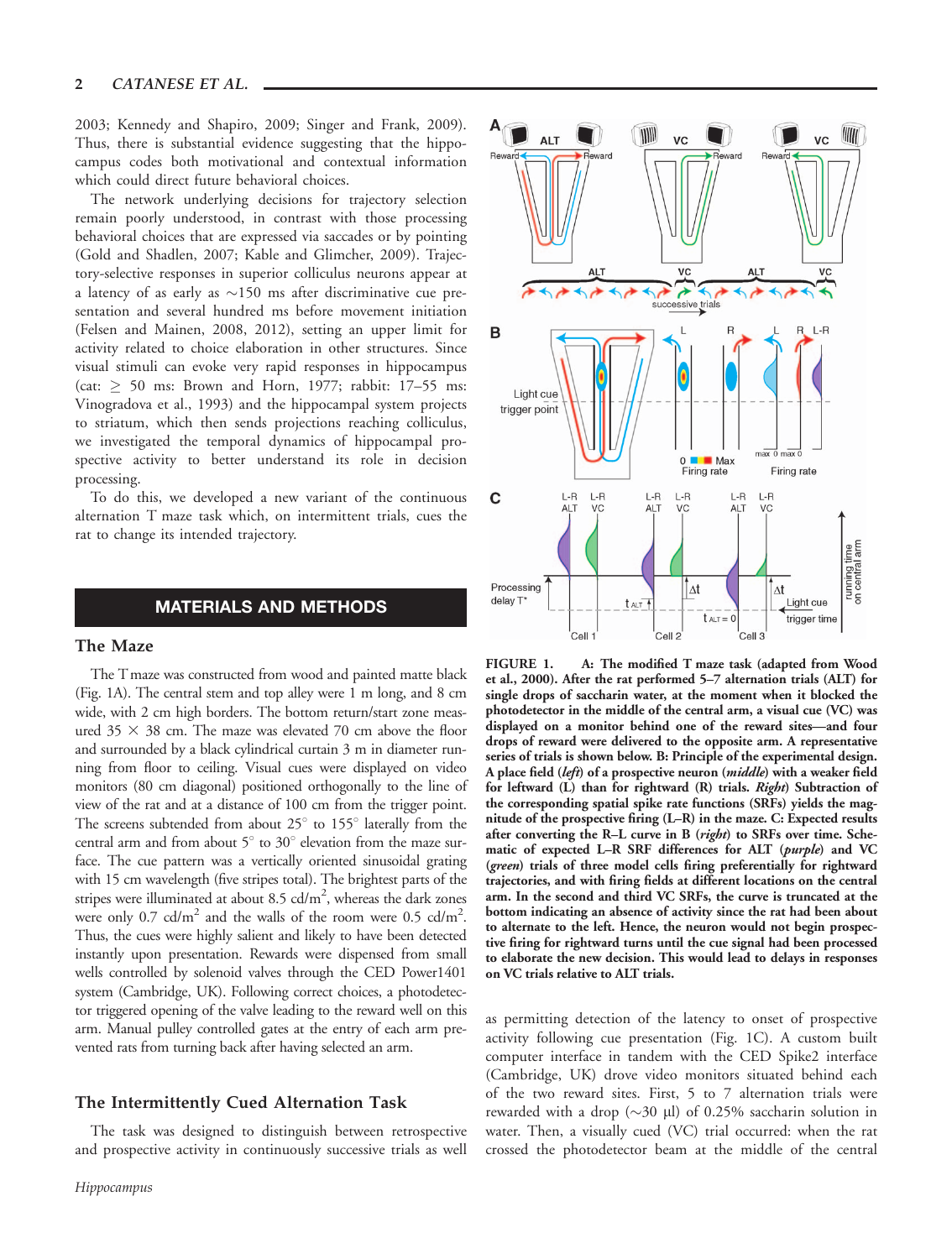arm, a monitor cue was lit indicating that a larger reward  $(\sim120 \mu l)$  was available at the reward site just visited, breaking the alternation cycle. The reward was larger to incite the rats to reliably follow the highly salient visual cue on these trials rather than to continue alternating. The number of consecutive alternation trials was varied pseudorandomly to avoid the risk that the rat might predict the occurrence of the next cued trial. Cued trials were presented only if at least the previous five alternation trials had been performed correctly—this permitted confident inference of the animal's intended choice. Thus in cued trials, the repeated visit to the same side verified that the rat indeed had heeded the cue and permitted analyses to distinguish prospective from retrospective activity (which is confounded in continuous alternation). Control sessions with VC trials only consisted of pseudo-randomly sequenced cued trials to the left and right.

#### Training

All experiments were in accord with institutional (CNRS Comité Opérationnel pour l'Ethique dans les Sciences de la Vie), international (Directive 86/609/EEC; ESF-EMRC position paper 2010/63/EU; NIH guidelines) standards and legal regulations (Certificate no. 7186, Ministère de l'Agriculture et de la Pêche) regarding the use and care of laboratory animals. The male Long-Evans rats weighing 275–325 g were handled daily following arrival (CERJ, Le-Genest-St-Isle) and housed in pairs until dietary restriction was instated. Food was restricted to 14 g of rat chow per day—the normal daily requirement whereas water was restricted to a 20–30 mn period to maintain body weight at 85% of normal weight according to age. Rats were rehydrated for one full day at the beginning of weekends. Water restriction was ended if rats showed any sign of illness, excessive or poor grooming, or other aberrant behaviors.

Rats were first familiarized with the maze as they foraged for scattered chocolate puffed rice breakfast cereal. To enforce movements in the correct sense on the maze, transparent plexiglass barriers were placed on the return arms after the rat entered the return/start zone and another barrier was placed at the beginning of the central arm after entry. A pulley-driven barrier was lowered after the rat entered one of the reward arms to prevent it from backtracking.

After familiarization, training in the visual cue task began. Crossing the middle of the center arm triggered a cue displayed on one of the video screens (Fig. 1A). Cue position was pseudorandom in that the same arm was not rewarded more than four times in successive cued trials. Training typically lasted 2 weeks until criterion performance of 80% was reached on three consecutive days.

Then, trial and error training in the alternation task commenced in the absence of visual cues. At this point, the barriers were rarely still necessary. Choices were not forced during training since this is not necessary to yield prospective activity (Lee et al., 2006; Ainge et al., 2007). Rats reached the presurgery criterion performance of 70% within about 3 days. Then, the intermittently cued alternation training began. After 5 to 7 correct alternation trials, the cue was displayed on the monitor

behind the arm not previously visited, and the 120 µl saccharin water reward was given at the previously rewarded site. Training in this mixed task required 3 days. Following surgery, rats were trained each weekday. Training continued daily while electrodes were gradually lowered in search of neurons, and performance levels improved further.

#### Electrophysiology

Headstages consisted of 16 independently drivable tetrodes each composed of four twisted insulated nichrome wires 12.5 µm in diameter and gold plated to impedances from 300 to 500 K $\Omega$ . Tetrode carrier tubes were arranged in two linear arrays of eight, bent obliquely at 45° from the sagittal and coronal planes to facilitate bilateral hippocampal CA1 placements (Fig. 2A). During recordings, the headstage was connected to a fine cable with two 32 channel unity gain preamplifiers (PREAMP32, Noted Bt, Pécs, Hungary). Signals were then amplified  $1,000\times$  and filtered between 1 and 9,000 Hz (Lynx-8, Neuralynx, Bozeman, MT), digitized at 20 kHz and stored (Power1401, CED, Cambridge, UK) on a computer. The headstage end of the cable also carried two LEDs oriented along the antero-posterior axis for sampling at 30 Hz by a video camera mounted above. (Proprietary Labview*<sup>1</sup>* scripts for video analysis were written by A.V.).

Single unit activity was isolated with KlustaKwik and Klusters (Hazan et al., 2006; klusters.sourceforge.net; Figs. 2B–D). Cells were eliminated as poorly discriminated if the Mahanalobis distance (McLachlan, 1999) was less than 10 and/or the autocorrelogram had an incidence of spikes in the refractory period (2 ms) exceeding 0.5%. Interneurons were eliminated from analyses on the basis of three criteria: firing rate averaged over the session exceeded 5 Hz, average firing rates in the two reward arms and two return arms all exceeded 0.5 Hz, the duration of the action potential from the peak to return to baseline was inferior to 0.3 ms, or in the activity autocorrelogram the values at  $\pm$ 300 ms exceeded 70% of the maximum (Figs. 2C,D). Only those principal neurons with discharge rates exceeding 1 Hz in the central arm were considered for further analysis.

To confirm recording sites in hippocampal CA1, cathodic current  $(20 \mu A, 10 \text{ s})$  was applied to each tetrode to make electrolytic marking lesions. Rats were then administered a lethal dose of pentobarbital and perfused intraventricularly with saline, then formalin saline (10%  $v/v$ ) and 50  $\mu$ m frozen sections were stained with Cresyl violet (Fig. 2A).

## Surgery

Following training, rats were rehydrated for several days then tranquillized with an intramuscular injection of xylazine (Rompun, 0.1 ml), then deeply anesthetized with an i.p. injection of sodium pentobarbital (40 mg/kg). Body temperature was maintained at  $38^{\circ}$ C. The animal was fixed in the stereotaxic instrument with dull ear bars (to protect eardrums). The eyes were moistened and the scalp shaved and disinfected. The scalp was incised and retracted and the skull surface was exposed. Jeweller's screws were placed and fixed with dental cement. Then, the electrode arrays were implanted above CA1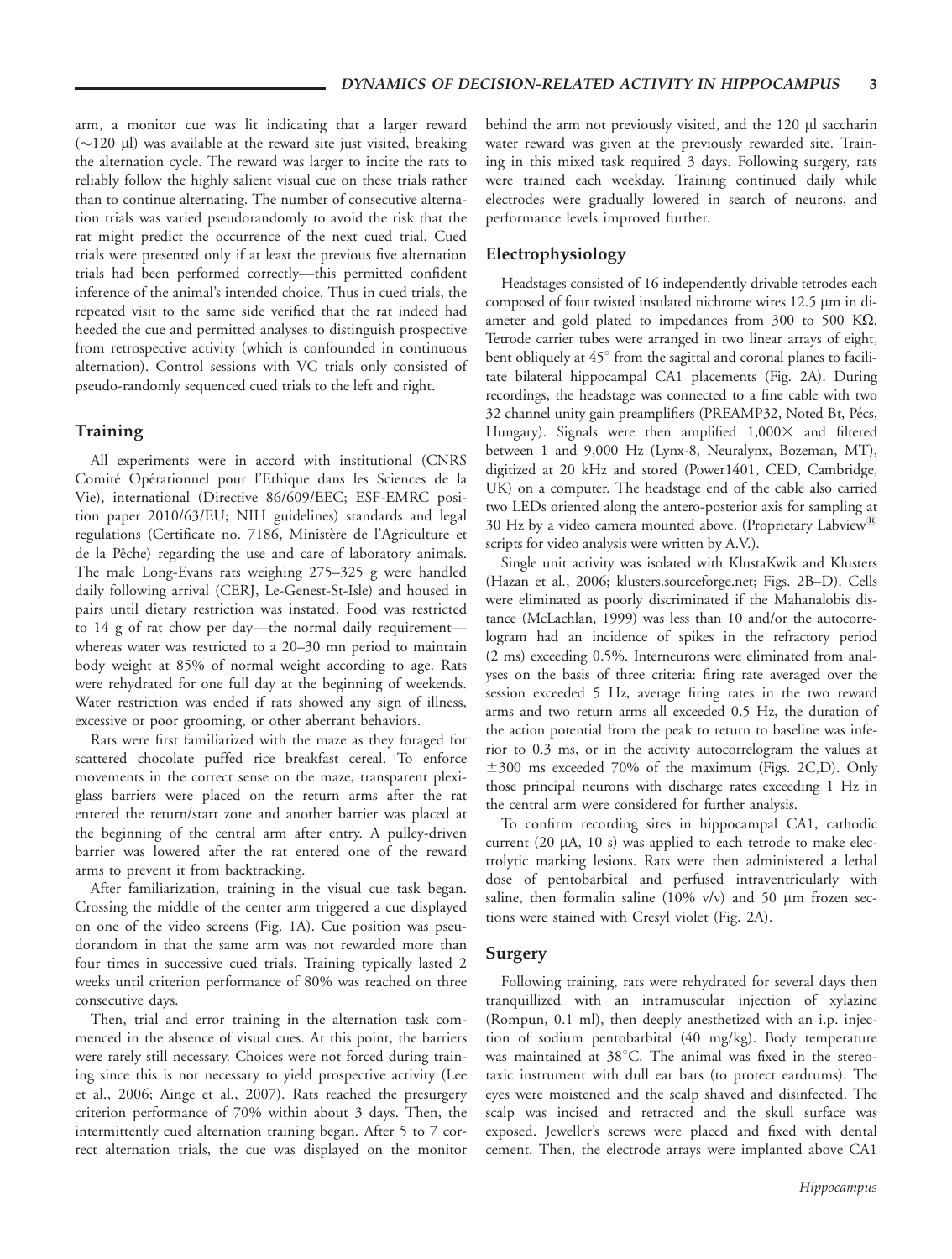

FIGURE 2. A: Position of an electrolytic lesion above hippocampal CA1 recording sites in a brain processed after recordings. B–D: Representative example of single unit activity discrimination. B: Projection of clusters of spikes of discriminated neurons on axes measuring two of the principal components derived by the program Klusters (Hazan et al., 2006). C: Spike waveforms for the respective units (color coded) on the four tetrode channels (rows). D: Autocorrelations of spikes for the respective units showing refractory periods.

(AP 3.5 mm, ML 2.5 mm relative to bregma; Paxinos and Watson, 1998) to a depth of 1.5 mm and the trephines sealed with surgical wax. A protective cone screen of fine copper mesh was fixed around the headstage with dental cement.

The animals were given 1 to 2 weeks to recover from surgery before experiments commenced. Headstage microdescenders lowered electrodes gradually until they reached the CA1 pyramidal cell layer, as detected by prominent ripple activity. Data was not collected until signals had stabilized after plugging cables into the headstage.

#### Trajectory and Firing Rate Analyses

The Monte Carlo bootstrap method developed by Fujisawa et al. (2008) selected data for analysis only from those parts of the stem of the maze occupied during both rightwards and leftwards trajectories (before path divergence). In four of the sessions, rightwards and leftwards trajectories diverged rather early on the arms, apparently due to a few trials with deviant trajectories. These clearly visible outlier trials were removed, and subsequent analyses were limited to the remaining trials. This procedure had negligible effects on firing rate analyses: the delay to the onset of prospective activity changed only 0.6% relative to the original data.

To identify the onset of prospective activity, we employed the nonparametric analysis developed by Fujisawa et al. (2008) which is based on the construction of bootstrap confidence intervals of positional spike density functions. The null hypothesis is no difference in firing between leftward and rightward trajectories.

The central arm was divided into 52 segments of length 1.75 cm (corresponding to 2.5 pixels in the video image). All measures of the position and time of onset of firing rate differences were calculated with respect to the instant that the rat crossed the photodetector, which is taken as zero. For each trial of a group (e.g., leftward trials), the associated spike train is taken as a set of points on the maze where the spikes occurred  $\{x_1, x_2, \ldots, x_n\}$  and this is transformed to a spike count function as follows:

$$
F_L(x) = \sum_{i=1}^n K(x - x_i)
$$

where  $K(x)$  is a gaussian kernel,

$$
K(x - x_i) = \frac{1}{\sqrt{2\pi}\sigma} e^{\frac{-(x - x_i)^2}{2\sigma^2}}
$$

whose bandwidth is  $\sigma = 2$  bins (= 5 pixels = 3.5 cm).

Dividing the spike count functions by the time spent in each position over all of the trials for the respective turn directions gives the spike rate functions  $Fr_L(x)$  and  $Fr_R(x)$ :

$$
Fr_{L}(x) = \frac{F_{L}(x)}{\text{time}(x)}.
$$

The left–right firing rate differences are then:

$$
Dr_0(x) = Fr_L(x) - Fr_R(x).
$$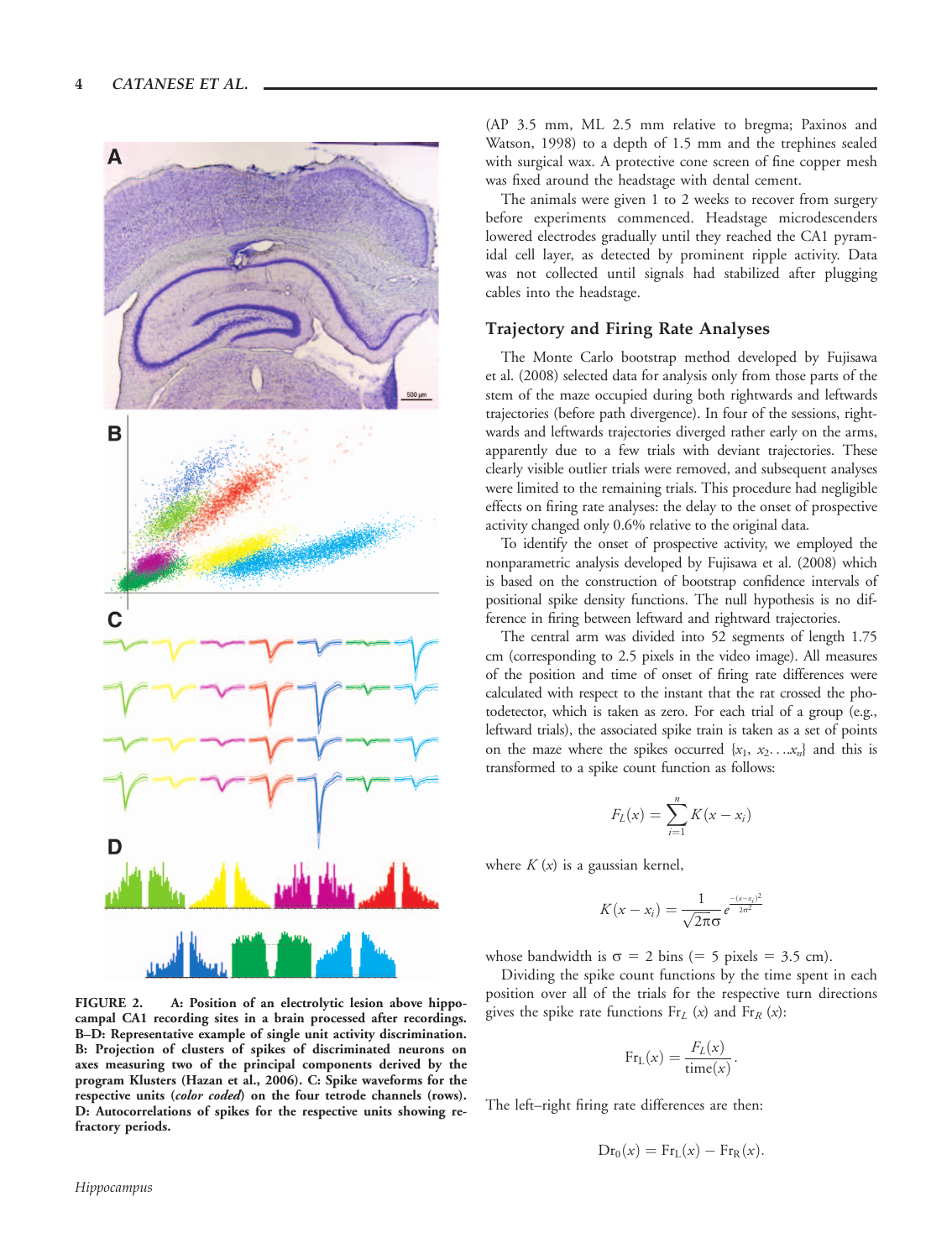

FIGURE 3. In the bootstrap procedure to determine significant differences of the firing rate for leftwards vs rightwards trials in segments of the central arm, data from all of the trials of a given session were randomly assigned to the two groups, and a distribution of these resulting differences was established (schematized as a bell curve). The confidence limits were then established (shaded areas) and the limits of these then determined the threshold for considering actual (Left–Right) firing rate differences along the arm (blue dashed lines). [Color figure can be viewed in the online issue, which is available at wileyonlinelibrary.com.]

To test the statistical significance of the rate differences with the bootstrap procedure, the distribution of the rate differences statistic  $Dr(x)$  is estimated by randomly reassigning the data from each trial into two surrogate groups computing the corresponding  $Dr(x)$ . This is repeated NS=5,000 times, giving as a result NS functions:  $Dr_1(x), \ldots, Dr_l$  $(x)$ ,...,Dr<sub>NS</sub>  $(x)$ . For each point  $x_j$  in space, the distribution of the resampled rate differences is given by the set of values  ${Dr_1}$  $(x_j), \ldots, \text{Dr}_{\text{NS}}(x_j)\}.$ 

To determine if the firing rate difference  $Dr_0(x_i)$  is statistically significant at a given point  $x_i$ , the associated P-value is calculated and evaluated with respect to the selected pointwise confidence level ( $\alpha_p^* = 0.05$ ).

The statistical test is two-sided, and the pointwise confidence band is defined as follows:

$$
pb^{+}(x_j) = \inf \left\{ Dr_{p}(x_j) : \frac{\# \{ l = 1, 2 \dots NS : Dr_{l}(x_j) \ge Dr_{p}(x_j) \}}{NS} < \frac{\alpha_p^{*}}{2} \right\}
$$
  
\n
$$
pb^{-}(x_j) = \sup \left\{ Dr_{p}(x_j) : \frac{\# \{ l = 1, 2 \dots NS : Dr_{l}(x_j) \le Dr_{p}(x_j) \}}{NS} < \frac{\alpha_p^{*}}{2} \right\}
$$

If  $Dr_0(x_j) > pb^+(x_j)$  or  $Dr_0(x_j) < pb^-(x_j)$  then the null hypothesis of no differences between the two groups is rejected at point  $x_j$ , indicating that the cell is prospective for leftward or rightward trajectories, respectively (Fig. 3).

#### Identifying Significant Segments

Since the pointwise confidence band is computed at multiple points, the confidence level must be corrected for these multiple comparisons.

This is achieved by computing the global confidence band  $(gb^-(x_i), gb^+(x_i))$ :

First, we calculate the "global confidence level,"  $\alpha_{g}$ , taken as the percentage of resampled rate differences  $\{Dr_1(x) \dots Dr_{NS}(x)\}$ whose values are not all inside the area limited by the pointwise band. The procedure is repeated to build the pointwise confidence band by gradually decreasing the value of the pointwise confidence limit  $\alpha_p$  until  $\alpha_g$  is equal to 0.05.

The global confidence band is defined as follows:

$$
gb^{-}(x_j) = \bar{p}b^{-}(x_j) : \alpha_g = \alpha_p^* = 0.05
$$
  
\n $gb^{+}(x_j) = \bar{p}b^{+}(x_j) : \alpha_g = \alpha_p^* = 0.05$ 

In conclusion, a maze zone is considered to have significant prospective firing only when  $Dr_0(x)$  crosses both the global and pointwise bands, but the extent of this zone is determined only by the points where  $Dr_0(x)$  lies beyond the pointwise band. Global bands are not shown in the figures to enhance clarity.

#### Estimating the Delay of Onset of Prospective Activity

The maze positions where prospective activity begins in ALT and VC trial types are indicated as  $p_{\text{ALT}}$  and  $p_{\text{VC}}$ , respectively. For each cell, the time from the cue trigger point until arrival at  $p_{\text{ALT}}$  during VC trials  $(t_{\text{ALT}})$  and the time the rat needed to reach  $p_{\text{VC}}$  from  $p_{\text{ALT}}$  ( $\equiv \Delta t_i$ ) are calculated by dividing by  $V_{\text{VC}i}$ , the mean velocity for all VC trials in that recording session.

$$
t_{\text{ALT}_i} = \frac{p_{\text{ALT}_i}}{V_{\text{VC}_i}}
$$

$$
\Delta t_i = \frac{(p_{\text{VC}_i} - p_{\text{ALT}_i})}{V_{\text{VC}_i}}
$$

These two measures are illustrated in Figure 1C, cells 2 and 3. When these values for the respective cells are plotted graphically (as in Fig. 5A), the processing delay  $T^*$  can be estimated as the value of  $t_{\text{ALT}}$  when  $\Delta t = 0$ , corresponding to cell 1 in Figure 1C. Hypothetically, the relationship between these two variables would be linear when  $\Delta t > 0$ ; for place fields beyond the processing delay, points would remain on the y-axis ( $\Delta t =$ 0). To extrapolate the  $y$ -intercept without bias, only the points in the linear regime should be considered.

In practice, the data from all trials were used to establish spike rate functions and their confidence limits (Fujisawa et al., 2008; as in Fig. 3). Then, if the activity difference between leftward versus rightward trials exceeded the confidence limit, the place activity was considered to have trajectory selective (or "contextual"; Wood et al., 2000) modulation. In these neurons, the same analysis was performed independently for ALT and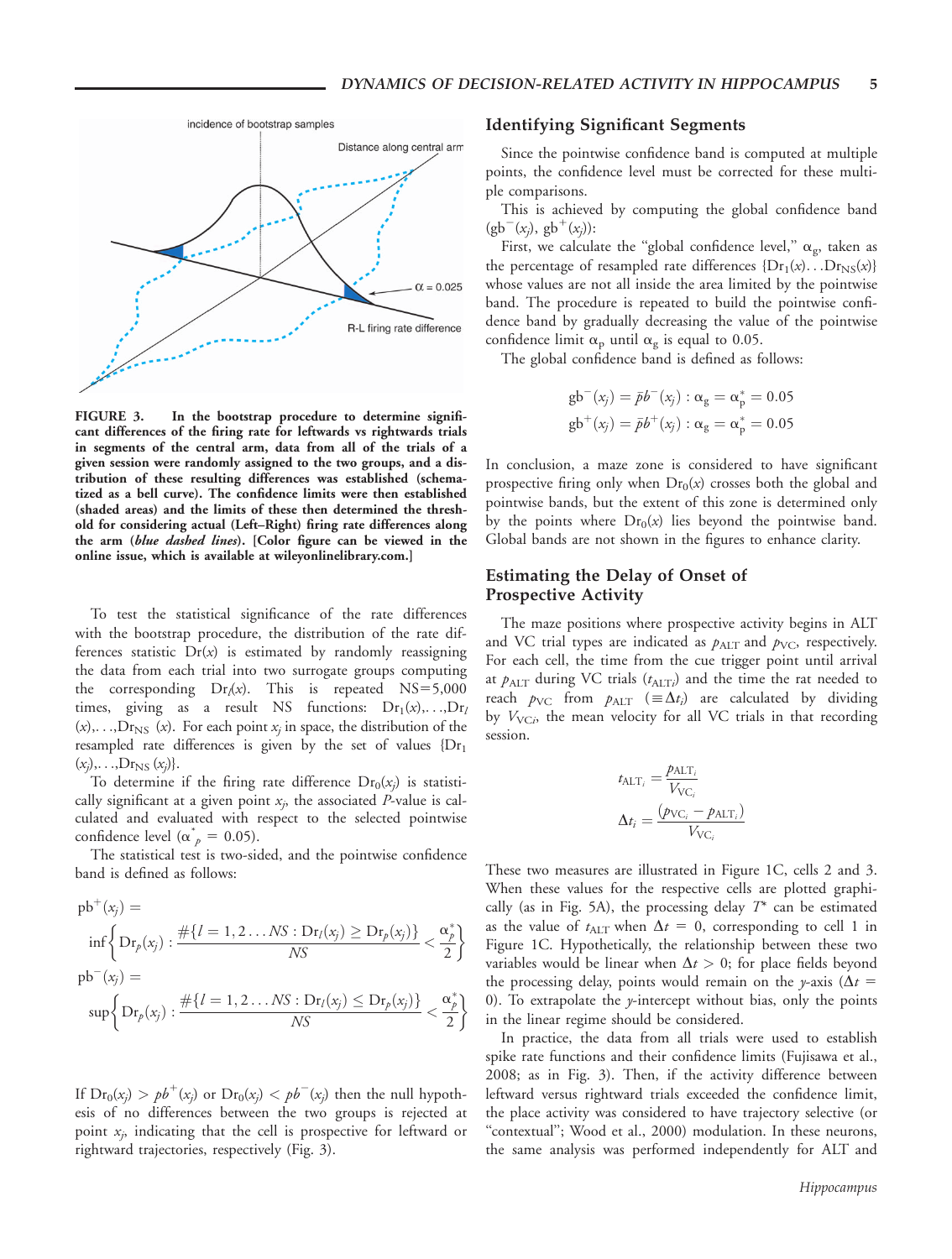VC trials. Comparing the four types of trial sequences (alternation task: from left to right (LR) and RL; cue task: LL and RR) permitted distinction of retrospective and prospective neurons. First firing rate differences were computed for rightwardbound minus leftward-bound trials  $(R-L)$ . When these were significant, if the difference had the same sign for both the ALT and VC tasks, the response was considered prospective (both positive for rightwards, both negative for leftwards). However, if they were of opposite signs, then the cell was selective for the arm the animal came from and thus was retrospective—these cells were not further considered. The distance from the cue-triggering photodetector to the maze positions where the spike rate functions first exceeded the bootstrapderived confidence limit in ALT and VC trials was calculated. Then, for VC trials only, the time to go between these two points was divided by the average velocity of these trials, yielding the time delay for the onset of prospective activity.

Computing the delay for the onset of prospective activity required a calculation dividing the distance run until the activity began by the average velocity of the animal on this part of the maze. Since hippocampal cell firing rates can be modulated by the animal's movement velocity (Wiener et al., 1989; Hirase et al., 1999), the velocities of the leftward and rightward trajectories (from the light cue to onset of the activity difference) were compared with *t*-tests (two-tailed) for each putative prospective cell. In a few cases, significant differences were found  $(P < 0.025$  in either direction) and those trials with extreme velocity values were removed until the *t*-test was satisfied and the neuronal and population analyses were run on these data. Similarly, velocities were also compared between VC and ALT trials for each neuron (Fig. 5C). In only one case, velocities were different for ALT vs VC trials ( $P = 0.019$ ), and this neuron was removed from the analyses since outliers could not be identified.

# RESULTS

In the eight sessions with prospective neurons, the rats performed 1,110 correct trials (945 ALT and 165 VC) and the average performance on ALT trials was  $93.1 \pm 2.6\%$  (SEM), whereas performance on VC trials was perfect except for one error in one session. Thus, a high performance level was achieved, satisfying a critical requirement of the experimental design. While there were some incorrect ALT trials, this is palliated by the requirement that each error trial be followed by at least five consecutive correct ALT trials before the next VC presentation.

A total of 816 neurons were recorded in 26 sessions in four rats (186 putative interneurons and 630 putative pyramidal cells). Within the region of interest from the middle to the end of the central arm of the maze, 167 CA1 principal neurons had firing rates exceeding 1 Hz and 80 of these showed trajectory selective modulation in the bootstrap analysis. Of these 58 were disqualified as retrospective and/or because trajectories diverged significantly in the active zone. With our stringent selection procedures, 21 prospective neurons were eligible for further analysis (after excluding the neuron from a session with LR velocity differences).

Figure 4 shows examples of data from individual neurons. Figures 4A1, 4B1, 4C1, and 4D1 show raw data of the activity of four cells as a function of position on the central maze arm for ALT and VC tasks and the two destinations. In Figures 4A2, 4B2, 4C2, and 4D2, the average firing rate differences between leftward and rightward trajectories are plotted as spike rate function curves. The color shaded areas under the curves show where the activity significantly differed between leftwards and rightwards trials, exceeding the 95% confidence limits established with a Monte Carlo bootstrap method (see ''Materials and Methods''). The arrows indicate the location where significant prospective activity first appears. Note that locations where leftward and rightward paths diverged (region above the horizontal dotted green lines in Fig. 4) were detected with a Monte Carlo bootstrap method and then excluded (see ''Materials and Methods'').

In VC trials, prospective activity should only begin after the visual cue signal has been processed (Fig. 1C). During this processing time,  $T^*$ , the brain would presumably cancel the previous intended trajectory signal and establish a different planned goal direction based on the cue. Thus for those cells with place fields near the point where the visual cue was triggered (e.g., cell 3 of Fig. 1C), prospective activity onsets in VC trials would be later than in ALT trials, whereas cells with more distant fields (like cells 1 and 2 of Fig. 1C) would have progressively briefer differences  $\Delta t$  ( $\equiv t_{\text{VC}}-t_{\text{ALT}}$ ) in a linear manner (see ''Materials and Methods''). Consistent with this, for each neuron, prospective activity in VC trials never appeared in a position before that of the activity in the ALT trials (Figs. 4 and 5B).

Figure 5A determines the delay of onset of prospective activity after the cue by extrapolating from the data the onset of activity for a cell with a place field starting just at the end of the processing delay (Fig. 1C, cell 1). To do this, for all qualifying cells, the delay in VC trials for the rat to arrive at the position of onset of prospective activity onset in ALT trials,  $t_{\text{ALT}}$ , is plotted versus the temporal difference,  $\Delta t$ , between arriving at the successive positions where ALT and VC prospective activities became significant. (The inset of Figure 5 is a reminder of the meaning of these terms.) Stated differently, this figure quantifies the processing time  $T^*$  of the cue signal as the earliest point when onsets  $t_{\text{VC}}$  and  $t_{\text{ALT}}$  for the two trial types were identical and thus  $\Delta t$  equals zero. To calculate this time  $T^*$  necessary to integrate the new goal signal information by construction, a linear regression fitted the data with a linear model  $t_{\text{ALT}} = a\Delta t + T^*$  (see "Materials and Methods"). This yielded  $T^* = 429.3$  ms  $\pm$  30.4 (P values for the estimate of  $T^*$ ,  $P_{T^*} = 1.5e^{-11}$ ;  $r^2 = 0.3151$ ,  $P_r = 0.008$ ;  $a = -0.69 \pm 0.008$ 0.23). Since place fields occurring after time  $T^*$  would lie on the y-axis and might bias the regression curve, we repeated the calculation after removing all points with  $\Delta t = 0$ . The regression line did not change substantially, giving a new value for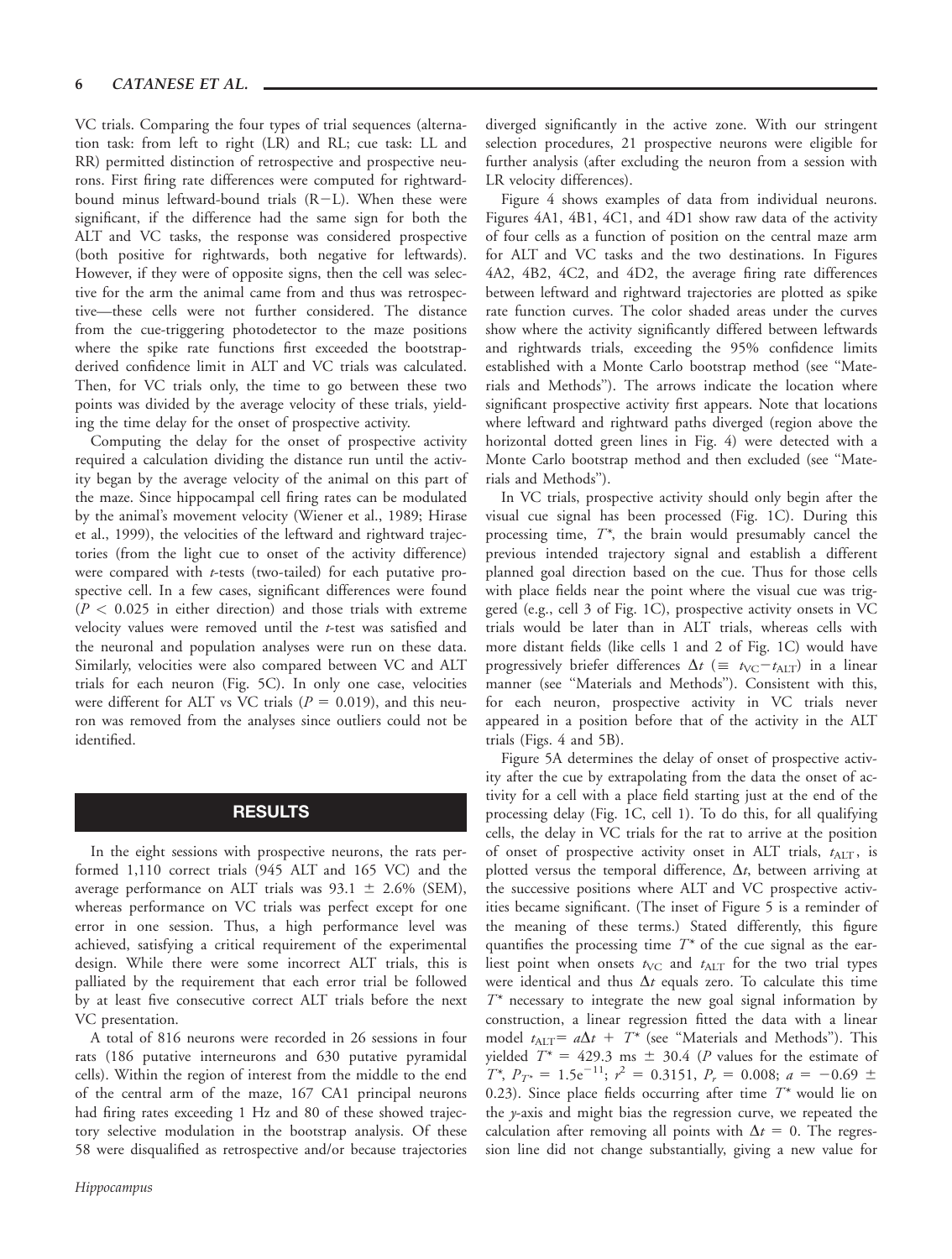



FIGURE 4. Actual data showing the onset of prospective activity in hippocampal neurons recorded during alternation (ALT) and intermittent visually cued (VC) trials. A1: Trajectories (gray dots) and cell activity (colored dots) for the four trial types. The point where rightward and leftward trajectories significantly diverged is indicated by the horizontal green dashed line—cell activity after this point is not further considered (dark gray dots). A2: Differences between leftward and rightward journeys in spatial SRFs (colored curves) in ALT and VC trials. Gray dashed lines mark the envelope for the threshold for significant predictive activity as deter-

mined from the Monte Carlo bootstrap analysis (cf., Materials and Methods). Arrows indicate the initial onsets of significant prospective activity. This onset is later in the VC trials, presumably due to the time required to process the visual cue signaling the change of goal location in these trials. B–D show data from other representative neurons. Values of dt and the mean firing rates for the respective cells are A: (33 ms, 2.9 spikes/s), B: (160 ms, 0.9 spikes/s), C: (76 ms, 1.1 spikes/s), D: (0 ms, 4.6 spikes/s).

 $T^* = 419.4 \pm 39.6$  ms  $(P_{T^*} = 1.2e^{-8}; r^2 = 0.2373, P_r =$ 0.04,  $a = -0.63 \pm 0.28$ ). We thus conclude that the delay between presentation of a visual cue and the first significant onset of related prospective activity in the hippocampus is  $419.4 \pm 39.6$  ms.

Another, more indirect, approach estimated the delay to onset of prospective activity. Recordings were made as rats performed VC trials only and data analyzed for the earliest onset of prospective activity, again with the Monte Carlo bootstrap method. In two rats, three of these additional experimental sessions yielded 10 more prospective cells. The earliest onset of prospective activity after the light cue occurred at a delay of 340 ms. The actual values in increasing order in ms are [340, 345, 355, 366, 380, 396, 409, 510, 587, and 622]. The variation in these values depends upon where the firing field of the respective neurons was situated on the arm. This confirms the above results from sessions with mixed ALT and VC trials that the order of magnitude of the delay for onset of prospective activity is on the order of 400 ms.

If the neurons had selective responses for ALT or for VC trials, or for a particular trial type (such as leftward VC trials), this could have altered the results. For example, the larger reward volume on VC trials could conceivably have affected activity on those trials. For each cell, a two-way ANOVA was run with imminent and previous trials' turn choice as the factors. This yielded no significant effect of the interaction factors on firing rate for any of the neurons (in all cases  $P > 0.05$ ). Furthermore, the fact that the reward volume was greater on the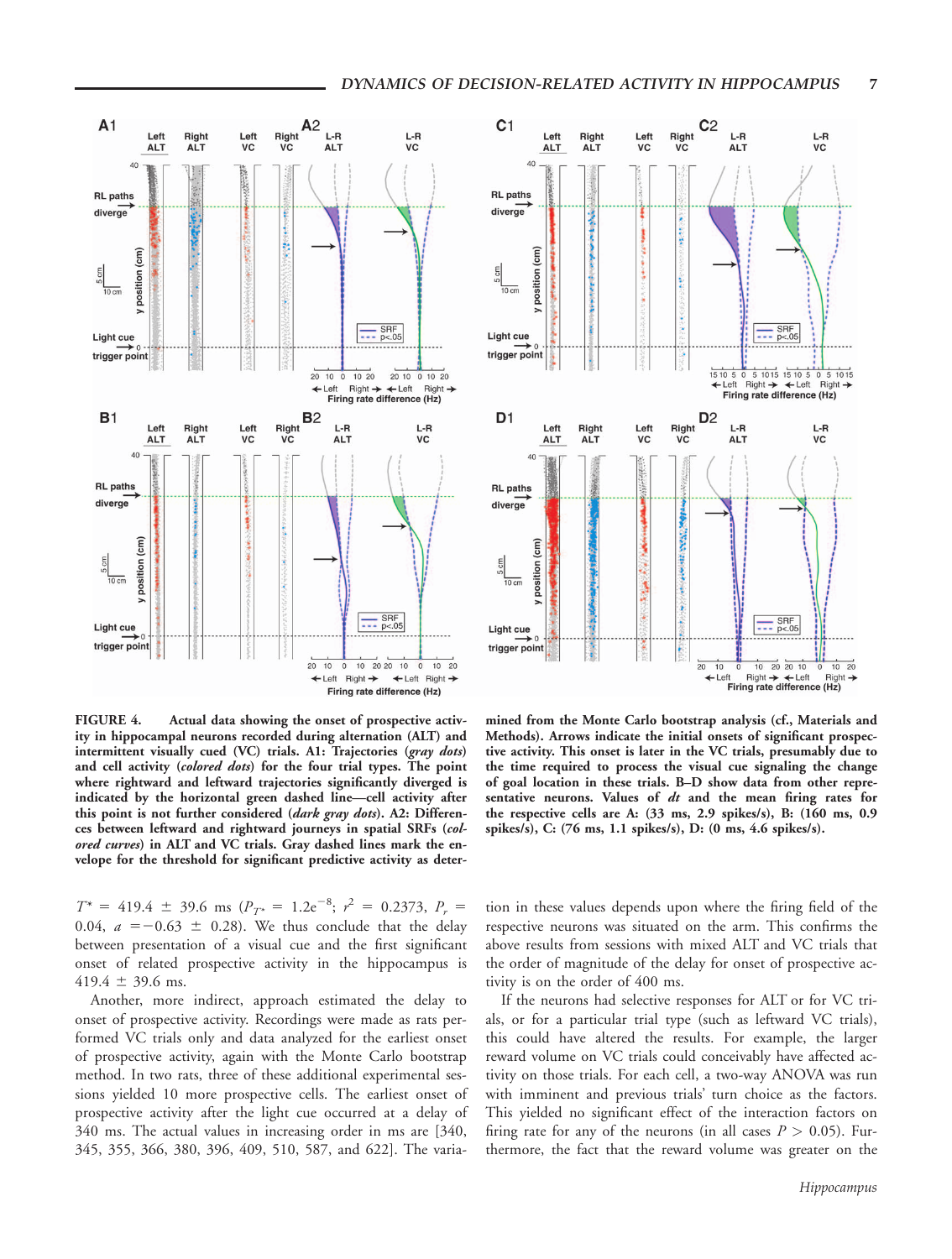

FIGURE 5. A: Regression curve of the time, during VC trials, to run to the position of onset significant prospective activity in ALT trials  $(t_{\text{ALT}})$  relative to the incremental delay for prospective activity onset in VC trials ( $\Delta t$ ; cf., inset). The y-intercept gives the processing delay, 420 ms. B: The position of onset of significant prospective activity in VC and ALT trials for the 19 neurons analyzed. In each case the onset position was at the same time or later in the VC trials. C: Velocity in VC trials and ALT trials for the session where the neurons were recorded.

visually cued trials than alternation trials had no significant impact on the velocity of the rats or on place cell firing rate (in all cases  $P > 0.05$ , t-test). The absence of velocity differences confirms our subjective observations that the rats did not pause specifically on VC trials, which would also produce a confound.

# **DISCUSSION**

The principal finding here is that the delay from discriminative cue onset until the start of prospective (future choice predictive) activity in the hippocampus is 420 ms when the rat must shift from a previously determined choice and can be as early as 340 ms when no prior intention is required. Both values are considerably greater than the 150 ms poststimulus delay observed in superior colliculus (Felsen and Mainen, 2008, 2012) in an olfactory cued trajectory choice task. (Presumably, structures upstream of colliculus, such as striatum and possibly cortex, would show even earlier choice predictive activity.) In the latter work, the rats had to make a left–right trajectory choice based upon an olfactory cue, which would be expected to be processed at about the same rate or slower than the visual cue used here (because of longer delays in receptor responses and more synapses in the pathway to hippocampus). For other types of tasks much briefer delays are also observed. For example, in a visual choice task in humans, saccades occur at 120 ms latencies (Kirchner and Thorpe, 2006); in monkeys performing reaching tasks, dorsal premotor area and parietal reach region cells predict choices at latencies of 100 ms (Westendorff et al., 2010). The long delay of the hippocampal prospective response relative to this leads to the conclusion that hippocampal prospective activity is not implicated in the early stages of elaborating trajectory choice processing. Implicit in the comparison with the Felsen and Mainen study is the parsimonious assumption that the brain does not have independent pathways for trajectory decisions for cues from each of the respective sensory modalities—indeed odor-cued trajectory response-related activity has been documented in hippocampus (e.g., Wiener et al., 1989). This Discussion will relate these findings to the timing of onset of other hippocampal spatial responses, to other trajectory predictive activity in the hippocampus, and the relationship between the hippocampus and associated structures during decision making.

## Timing of Onset of Hippocampal Spatial Responses

When a rat is confronted with a new environment, hippocampal place cell activity appears within the first few minutes of exploration (Hill, 1978; Wilson and McNaughton, 1993; Frank et al., 2004; Leutgeb et al., 2004). However, such estimates may only represent upper limits due to sampling difficulties. This study provides a lower value than this for place cells to reflect the current context, although our work is fundamentally different in that here the environment was already familiar, requiring activation of a previously existing representation rather than generation of a new one. Nonetheless, recent evidence demonstrates that even in a new environment, previously configured neuronal activity patterns are brought into play (Dragoi and Tonegawa, 2011).

The hippocampus can also switch between different familiar representations, wherein ensembles of neurons respond collectively in a different manner to the same places (''overdispersion''). This switching interval is reported to be on the order of 1 s (Olypher et al., 2002; Fenton et al., 2010), but can be as rapid as 380 ms (Jackson and Redish, 2007). By alternating the lighting pattern of the environment, Jezek et al. (2011) found that hippocampal CA3 spatial activity, as measured by population vectors, can shift to a new representation within the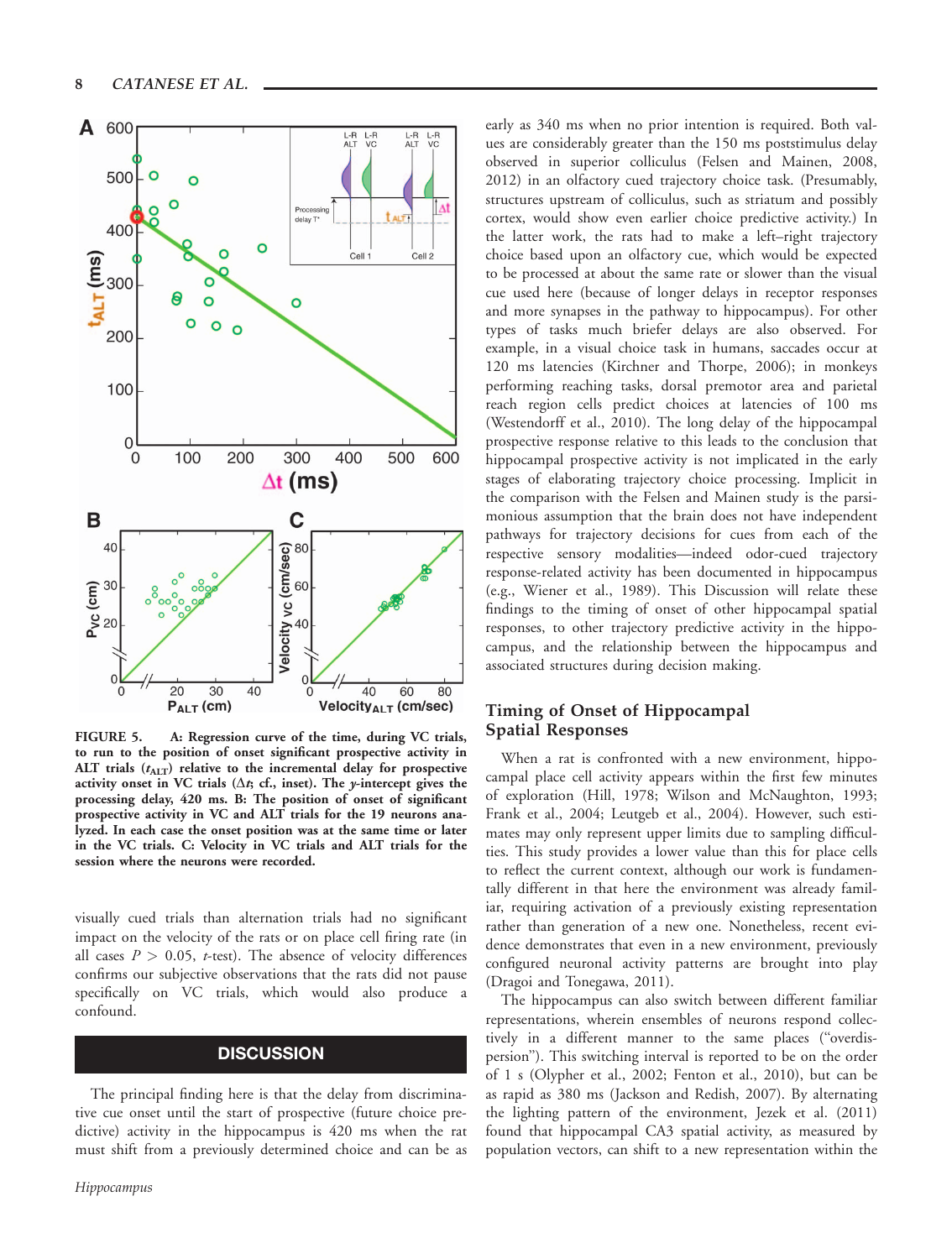first second but can take up to several seconds to stabilize with flickering between the two states in tempo with the theta rhythm. In contrast, the time required for anterodorsal thalamic head direction cells (which are closely linked with the hippocampal system; Sharp, 2005) to update their responses to a polarizing visual cue is only 80 msec (Zugaro et al., 2003), considerably briefer than the present observations. In contrast with these studies, the present focus is only on the emergence of place activity modulated by future choices, which might involve mechanisms different from those of nonpredictive place activity.

## Distinction From Other Predictive Hippocampal Activity

Prospective and retrospective modulation of place cell activity is distinct from ''vicarious trial-and-error'' activity. The latter occurs as rats pause at a maze choice point in a continuous alternation task, when hippocampal CA3 neurons discharge transiently in accelerated sequences indicating possible future trajectories (Johnson and Redish, 2007). In recordings of rats in a running wheel during a delay period at the start point of a figure 8 maze, Pastalkova et al. (2008) found hippocampal CA1 neuron assembly activity predicted imminent left or right turns. Thus, both studies support a possible role for the hippocampus in anticipating future trajectories. These examples of anticipatory firing occurring during hippocampal theta oscillations, like the ''awake pre-play'' (sequential activation of place cells corresponding to a future trajectory; e.g., Dragoi and Tonegawa, 2011) during local field potentials' ''sharp wave/ripples,'' are all fundamentally different from prospective activity wherein the local place-selective activity of single neurons is modulated by the future choice. Furthermore, preplay and transient CA3 activity at decision points are not necessarily related to the actual decision taken (Gupta et al., 2010), unlike the running wheel activity and prospective modulation of place cell activity (Wood et al., 2000). Note also that in some studies prospective activity is rare or not observed at all (Lenck-Santini et al., 2001; Bower et al., 2005; Griffin et al., 2007) for as yet undetermined reasons (Ainge, et al., 2008). The possible relations between these phenomena remain to be explored.

Hippocampal neurons can remap (i.e., dramatically change response correlates or firing fields) when rats change tasks or strategies in a single environment (Wiener et al., 1989; Markus et al., 1995). The present data does not correspond to such "global" remapping, nor to "rate remapping" (Leutgeb et al., 2005) since here the firing fields consistently shifted their positions only very slightly between the two tasks, remaining fundamentally in the same approximate location. In contrast, in the case of remapping or attention-related responses, the activity fields dramatically shift position or disappear completely.

### Hippocampus and Decision-Making Circuits

Both the incidence and the timing of onset of trajectory predictive activity can help distinguish the respective roles of different structures in decision processing. Journey-selective activity occurs at a higher incidence in entorhinal cortical neurons than in hippocampus (Lipton et al., 2007). However, as entorhinal cortex is directly upstream from hippocampus with relatively short transmission latencies, it is highly unlikely that it would show prospective active onsets much earlier than 300 msec after orienting cue onset—thus casting doubt on its potential role in elaborating trajectory decisions. In light of the much briefer (150 ms) postcue latency in superior colliculus for trajectory predictive responses, a simple circuit can be envisaged wherein sensory information would be channeled to striatum, which would carry out decision processing. Signals would then propagate through basal ganglia pathways to colliculus and hence to premotor and motor pathways for orientation behavior. Indeed the striatum is strongly implicated in action selection (Humphries and Prescott, 2010). However, the present switching task might be expected to involve somewhat more complex circuitry. During execution of the ALT task, the identity of the previous arm visited could be transmitted from hippocampus to prefrontal cortex, which would channel a signal to the appropriate striatal domain to decide on the future (i.e., alternate) arm to visit. Previous extensive training in this task would have facilitated the necessary connections for this. Signals would then pass through basal ganglia-thalamic pathways to once again loop back to prefrontal cortex to be temporarily stored in a ''workspace'' (Dehaene and Changeux, 2000) until the animal approached the end of the arm, then once again sent out through the basal ganglia-colliculus pathway to trigger the behavioral response. In parallel to transmission to the workspace, signals would also be propagated directly from basal ganglia to inform prospective activity in entorhinal cortex and then hippocampus. On VC trials, the prefrontal cortex would redirect control to the striatal regions storing the cueresponse association (possibly including the dorsolateral region; Packard et al., 1989). As in the previous case, this would then be sent simultaneously to prefrontal workspace until the time was appropriate for the output signal. Such processes could account for the relatively long delays observed here. It remains possible that hippocampal prospective activity would be instrumental for initial learning of the ALT task before relinquishing control to corticostriatal loops (Packard and McGaugh, 1996) since journey-related modulation appears at the same rate as rats acquire an alternation task (Lee et al., 2006). Observations that hippocampal prospective activity changes its selectivity with learning a new maze strategy (Lee and Kim, 2010) suggest the possibility that our prospective activity onset delay could have changed as the rats perfected their performance of the task. However, the latter study reports the tendency for prospective activity to appear earlier on the maze with learning, indicating that we would found longer rather than shorter latencies in the training sessions with these rats.

It would be expected that this task, where successive trials require shifting from alternation to visual cue and vice versa, would also enlist brain areas that govern set-shifting and retrieval of context-dependent rules (such as prefrontal cortex, see Floresco et al., 2008; Peyrache et al., 2009) and this too could increase processing time. Indeed, in sessions where rats were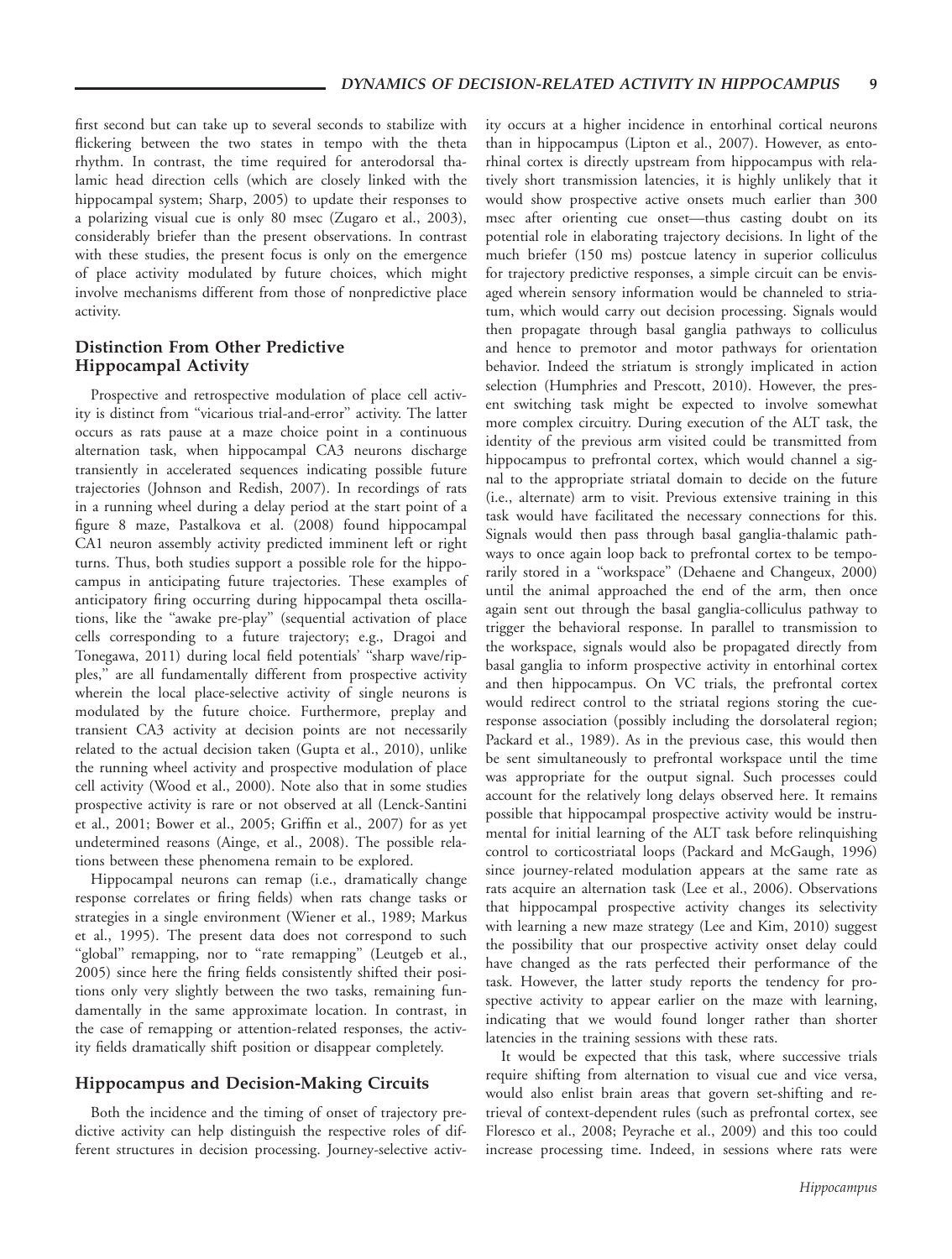challenged with the VC task only, seven neurons showed briefer delays to the onset of prospective activity than the value observed in population of neurons recorded in the combined task. This suggests that any set-shifting processing that took place may have competed with other processing required in the task creating a processing ''bottleneck'' (Sigman and Dehaene, 2006) that would have incremented the delay by about 80 ms.

The present mixed alternation/cued task permits, for the first time, distinction between retrospective and prospective activity in continuous trials. This could help determine the time-line of events in brain structures at the earliest stage of elaboration of navigation decisions. The early onset of collicular responses is already documented for odor cued trajectory choices, and it is possible that even earlier activity will be found in upstream areas. Although hippocampal trajectory-predictive activity appeared late here, hippocampus may still inform the processing in these other crucial structures, for example, helping distinguish the current task context. Furthermore, retrospective activity could serve as a short-term memory buffer to instruct the choice for the next trial (Ainge et al., 2008).

# Acknowledgments

Thanks to Alice Fruchart for animal care and perfusions, France Maloumian for figures, Suzette Doutremer for histology, Yves Dupraz for mechanical engineering, P. Leboucher for developing the automated visual stimulation system, Sebastien Rateau for electronic engineering, Prof. Philippe Gaussier and Dr. Gabrielle Girardeau for helpful discussions.

# REFERENCES

- Ainge JA, van der Meer MA, Langston RF, Wood ER. 2007. Exploring the role of context-dependent hippocampal activity in spatial alternation behavior. Hippocampus 17:988–1002.
- Ainge JA, Dudchenko PA, Wood ER. 2008. Context-dependent firing of hippocampal place cells: Does it underlie memory? In: Mizumori SJY, editor. Hippocampal place fields: Relevance to learning and memory. Oxford, UK: Oxford Univ Press. pp 44–58.
- Blum KI, Abbott LF. 1996. A model of spatial map formation in the hippocampus of the rat. Neural Comput 8:85–93.
- Bower MR, Euston DR, McNaughton BL. 2005. Sequential-contextdependent hippocampal activity is not necessary to learn sequences with repeated elements. J Neurosci 25:1313–1323.
- Brown MW, Horn G. 1977. Responsiveness of neurones in the hippocampal region of anaesthetised and unanaesthetised cats to stimulation of sensory pathways. Brain Res 123:241–259.
- Dehaene S, Changeux JP. 2000. A simple model of prefrontal cortex function in delayed-response tasks. J Cogn Neurosci 1:244–261.
- Dragoi G, Tonegawa S. 2011. Preplay of future place cell sequences by hippocampal cellular assemblies. Nature 469:397–401.
- Feierstein CE, Quirk MC, Uchida N, Sosulski DL, Mainen ZF. 2006. Representation of spatial goals in rat orbitofrontal cortex. Neuron 51:495–507.
- Felsen G, Mainen ZF. 2008. Neural substrates of sensory-guided locomotor decisions in the rat superior colliculus. Neuron 60:137–148.
- Felsen G, Mainen ZF. (in press). Midbrain contributions to sensorimotor decision making. J Neurophysiol (Epub ahead of print).
- Fenton AA, Lytton WW, Barry JM, Lenck-Santini PP, Zinyuk LE, Kubik S, Bures J, Poucet B, Muller RU, Olypher AV. 2010.

Attention-like modulation of hippocampus place cell discharge. J Neurosci 30:4613–4625.

- Ferbinteanu J, Shapiro ML. 2003. Prospective and retrospective memory coding in the hippocampus. Neuron 40:1227–1239.
- Floresco SB, Block AE, Tse MT. 2008. Inactivation of the medial prefrontal cortex of the rat impairs strategy set-shifting, but not reversal learning, using a novel, automated procedure. Behav Brain Res 190:85–96.
- Frank LM, Stanley GB, Brown EN. 2004. Hippocampal plasticity across multiple days of exposure to novel environments. J Neurosci 24:7681–7689.
- Fujisawa S, Amarasingham A, Harrison MT, Buzsaki G. 2008. Behavior-dependent short-term assembly dynamics in the medial prefrontal cortex. Nat Neurosci 11:823–833.
- Gold JI, Shadlen MN. 2007. The neural basis of decision making. Annu Rev Neurosci 30:535–574.
- Griffin AL, Eichenbaum H, Hasselmo ME. 2007. Spatial representations of hippocampal CA1 neurons are modulated by behavioral context in a hippocampus-dependent memory task. J Neurosci 27:2416–2423.
- Gupta AS, van der Meer MA, Touretzky DS, Redish AD. 2010. Hippocampal replay is not a simple function of experience. Neuron  $65:695 - 705.$
- Hazan L, Zugaro M, Buzsaki G. 2006. Klusters, NeuroScope, NDManager: A free software suite for neurophysiological data processing and visualization. J Neurosci Methods 155:207–216.
- Hill AJ. 1978. First occurrence of hippocampal spatial firing in a new environment. Exp Neurol 62:282–297.
- Hirase H, Czurko A, Csicsvari J, Buzsaki G. 1999. Firing rate and theta-phase coding by hippocampal pyramidal neurons during 'space clamping'. Eur J Neurosci 11:4373–4380.
- Humphries MD, Prescott TJ. 2010. The ventral basal ganglia, a selection mechanism at the crossroads of space, strategy, and reward. Prog Neurobiol 90:385–417.
- Jackson J, Redish AD. 2007. Network dynamics of hippocampal cellassemblies resemble multiple spatial maps within single tasks. Hippocampus 17:1209–1229.
- Jezek K, Henriksen EJ, Treves A, Moser EI, Moser MB. 2011. Thetapaced flickering between place-cell maps in the hippocampus. Nature 478:246–249.
- Johnson A, Redish AD. 2007. Neural ensembles in CA3 transiently encode paths forward of the animal at a decision point. J Neurosci 27:12176–12189.
- Jones MW, Wilson MA. 2005. Theta rhythms coordinate hippocampal-prefrontal interactions in a spatial memory task. PLoS Biol 3:e402.
- Jung MW, Qin Y, McNaughton BL, Barnes CA. 1998. Firing characteristics of deep layer neurons in prefrontal cortex in rats performing spatial working memory tasks. Cereb Cortex 8:437–450.
- Kable JW, Glimcher PW. 2009. The neurobiology of decision: Consensus and controversy. Neuron 63:733–745.
- Kennedy PJ, Shapiro ML. 2009. Motivational states activate distinct hippocampal representations to guide goal-directed behaviors. Proc Natl Acad Sci USA 106:10805–10810.
- Khamassi M, Mulder AB, Tabuchi E, Douchamps V, Wiener SI. 2008. Anticipatory reward signals in ventral striatal neurons of behaving rats. Eur J Neurosci 28:1849–1866.
- Kirchner H, Thorpe SJ. 2006. Ultra-rapid object detection with saccadic eye movements: Visual processing speed revisited. Vision Res 46:1762–1776.
- Koene RA, Gorchetchnikov A, Cannon RC, Hasselmo ME. 2003. Modeling goal-directed spatial navigation in the rat based on physiological data from the hippocampal formation. Neural Netw 16:577–584.
- Lee I, Griffin AL, Zilli EA, Eichenbaum H, Hasselmo ME. 2006. Gradual translocation of spatial correlates of neuronal firing in the hippocampus toward prospective reward locations. Neuron 51:639–650.
- Lee I, Kim J. 2010. The shift from a response strategy to object-inplace strategy during learning is accompanied by a matching shift